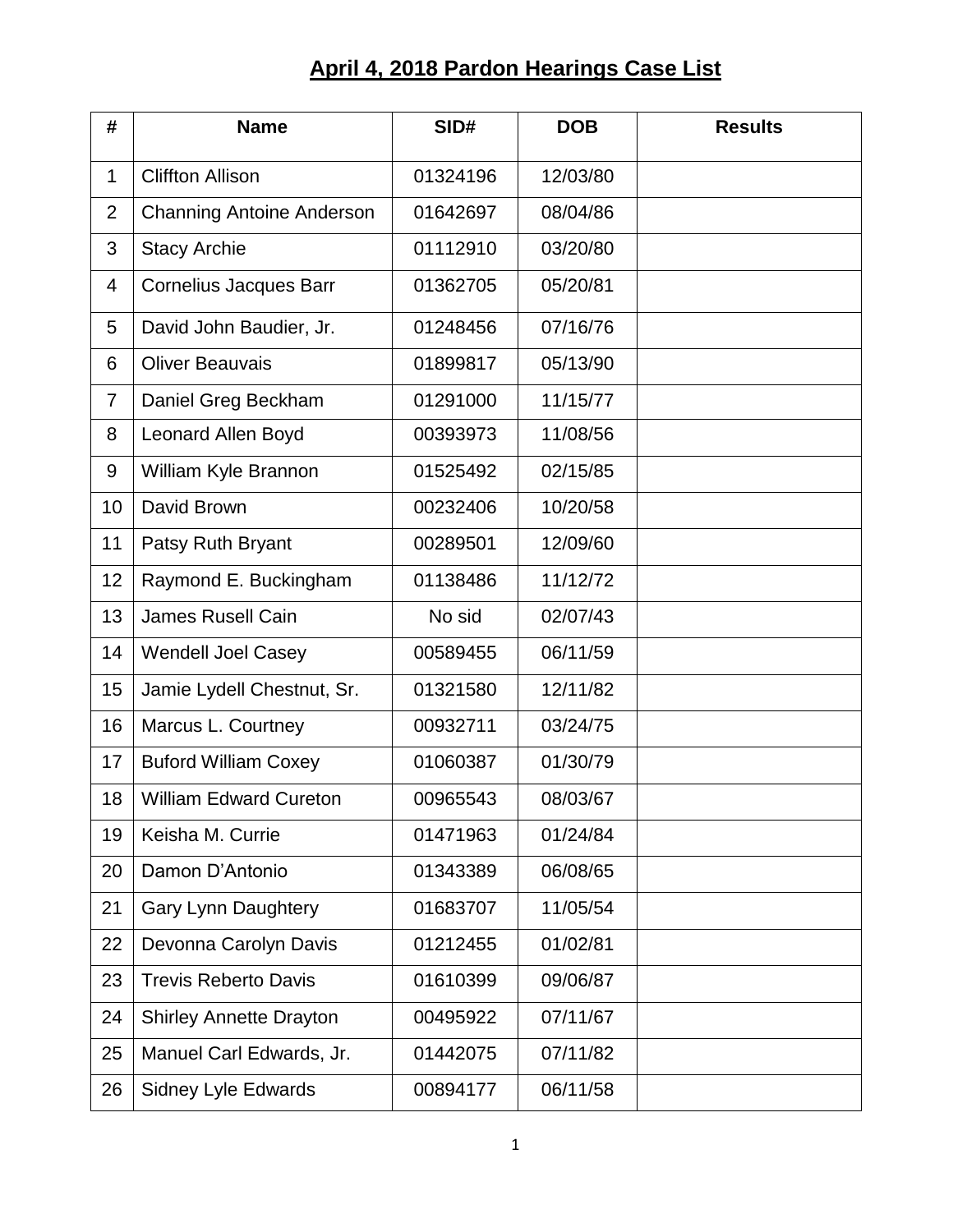## **April 4, 2018 Pardon Hearings Case List**

| 27 | <b>Clifford Fant</b>              | 0001035  | 05/02/39 |  |
|----|-----------------------------------|----------|----------|--|
| 28 | <b>Christopher Taylor Favreau</b> | 01991613 | 08/19/93 |  |
| 29 | Angelo Gaffney                    | 00499539 | 11/14/67 |  |
| 30 | <b>Shanora Nicole Harris</b>      | 01737665 | 10/02/79 |  |
| 31 | Kathryn Anne Haskins              | 01613057 | 03/05/81 |  |
| 32 | <b>Michael Dale Helblig</b>       | 00620291 | 12/04/64 |  |
| 33 | David E. Hoofman                  | 01531296 | 10/21/72 |  |
| 34 | <b>Wesley Jacobs</b>              | 00097553 | 08/09/53 |  |
| 35 | <b>Ben Earl James</b>             | 00690591 | 03/24/54 |  |
| 36 | <b>Dustin Brett Johns</b>         | 01276256 | 06/23/81 |  |
| 37 | <b>Glenn Allen Jones</b>          | 01703732 | 08/13/83 |  |
| 38 | Jessica Eryn Kendall              | 00980739 | 04/21/74 |  |
| 39 | Dale Alexander Marlowe            | 00115047 | 02/16/58 |  |
| 40 | Ciera Martin                      | 02098676 | 05/08/91 |  |
| 41 | Basim Y. Marzouca                 | 00867657 | 07/12/59 |  |
| 42 | <b>Scottie Mattress</b>           | 01328370 | 04/23/81 |  |
| 43 | <b>Kristen McCarter</b>           | 01243011 | 07/03/81 |  |
| 44 | Monica Dianne McMinn              | 01971696 | 09/15/91 |  |
| 45 | <b>Gary Dale Owen</b>             | 00707457 | 06/17/70 |  |
| 46 | <b>Gregory Thomas Patterson</b>   | 00511631 | 08/04/65 |  |
| 47 | <b>Howard Clifton Powell</b>      | 00880004 | 10/07/75 |  |
| 48 | David Gene Rainwater              | 02229512 | 02/24/73 |  |
| 49 | David Anthony Rich                | 00943380 | 09/13/76 |  |
| 50 | <b>Courtney Meklia Robinson</b>   | 01908214 | 06/07/85 |  |
| 51 | Mark Christopher Senn             | 01873785 | 09/13/77 |  |
| 52 | <b>Andrea Simmons</b>             | 01665081 | 08/14/88 |  |
| 53 | <b>Tarcha Tawan Simmons</b>       | 01451080 | 02/01/79 |  |